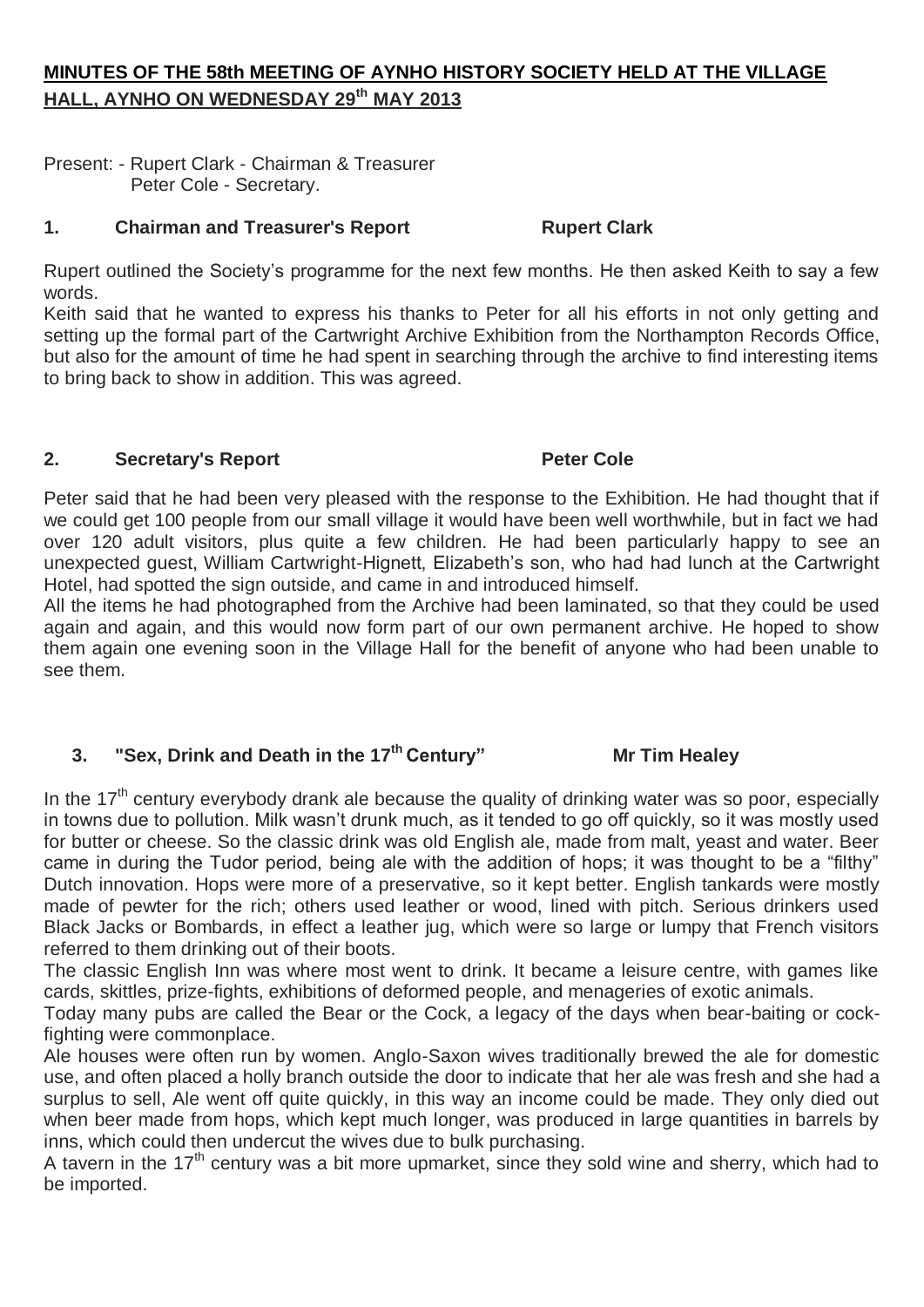An Inn offered a bed for the night, and was used in particular by long-distance coachmen. Coaching inns sprang up on popular routes between large towns, and not long after them came highwaymen. Captain Hind was well-known in Oxfordshire as one. They usually stationed themselves at the top of a hill, where the horses were at their slowest and therefore easier to stop. There were even some lady highwaymen, Katherine Fanshaw being one example.

This leads nicely on to the subject of sex. This was something that was endlessly explored in the broadsheet ballads. These were quite long, and covered all human life such as would be found in the News of the World recently. It was a great way of disseminating sensational news. One of the main themes was love. There was a whole industry of bawdy ballads, most very saucy, but as they had to pass a censor, they used a lot of double entendres.

Alehouses were quite common places for people to get married. You may be surprised to know that in these religious times, a high proportion of couples preferred to have a civil ceremony.

Samuel Pepys's diaries show that he was a serial predator on women.

Edicts of the day were that what a husband owned was his own, but what a wife owned belonged to her husband. However popular songs of the time suggest that in many households, it was the wife who wore the britches, and she was often more lustful and sex-obsessed than her husband.

Maytime was when all sorts of frolics went on. The Puritans of course detested this sort of thing.

About the worst thing that could happen to a young lady was that she would conceive a child, and then be deserted by the father. This was an enormous social stigma.

Between 30 and 50% of brides who went up the aisle were pregnant at the time. The reason for this is that in those days the ceremony of engagement (known as hand fasting, because they would hold hands and have a ribbon entwined round them, and then stated their intention to marry) was considered more important than marriage itself. They would then do a little "preliminary examination" to ensure that they were compatible with one another. If the bride was then pregnant when she married, this was considered no great stigma.

One of the reasons why there are so many ballads about lusty young wenches and decrepit old men with young wives is because due to the Civil War; so many young men were slain, that there were far more women than men around afterwards.

Although there were no large-scale brothels outside London, bawdy houses were alehouses where additional services were on offer in many places. Any ensuing children were brought up in the family, so bastardy rates were relatively low then.

Ballads were written to well-known tunes, so that anyone could easily sing them.

Condoms were first introduced in the 1660s and 1670s. Made usually of fish gut, they were advertised as "instruments of safety for gentlemen of intrigue".

Charles II set a standard of profligacy few of his subjects could match, having at least 12 illegitimate children. One of his mistresses was Nell Gwynn, the Barbara Windsor of her day. She was the typical rags to riches girl, but very loyal and witty with it. Once, when faced with a jeering mob, who had mistaken her for her rival, Louise de Kerouaille, she put her head out of the carriage and said: "Good people. You are mistaken. I am the protestant whore!"

John Wilmot, Earl of Rochester, was one of King Charles' courtiers. He was a poet, a drunkard, and a libertine. He died age 33, from alcohol and various venereal diseases, but not before undergoing a deathbed conversion to religion.

Which brings us to the subject of death. This was everywhere in the  $17<sup>th</sup>$  century. For the first time the King James Bible had been translated into English. One unfortunate man, Mr Baker, produced a Bible, which unfortunately had a misprint that stated "Thou shalt commit adultery", so copies were quickly withdrawn, Graveyards became more democratic in that previously the rich had been buried inside churches, with great stone memorials. From this time however anyone could have a stone memorial in the church graveyard.

One of the great themes was the omnipresence of death and the suddenness with which it might strike rich and poor alike. There was plague, fire, and war, particularly the Civil War that produced many casualties on both sides, although fire and diseases outnumbered those killed in battle.